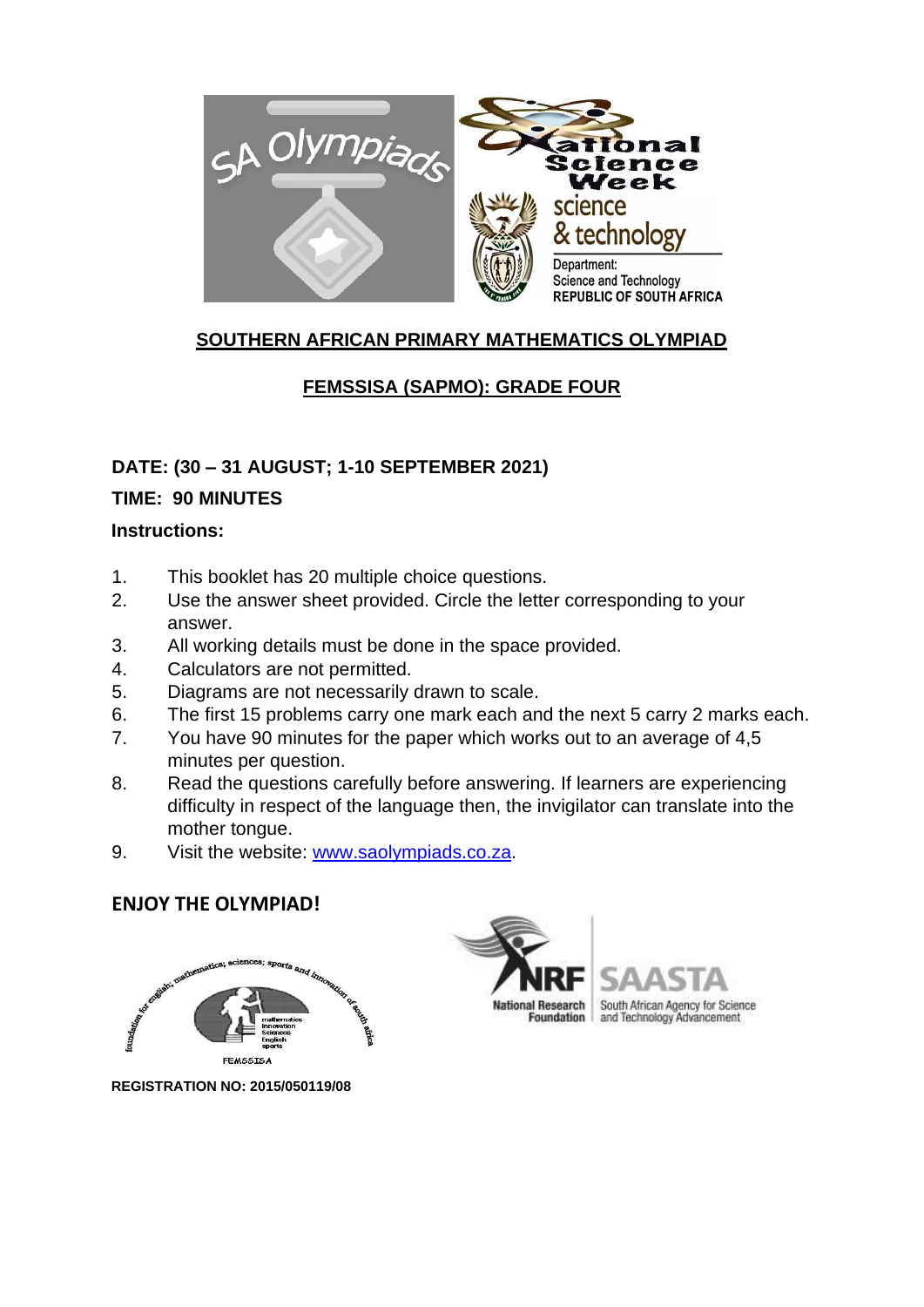### **GRADE FOUR 2021**

- 1. Find  $\Box$  :  $\Box$  30 = 36  $\Box$ (A) 39 (B) 36 (C) 33 (D) 30
- 2. How many days are there from 20 February 2024 to 16 June 2024? (A) 118 (B) 117 (C) 116 (D) 115
- 3. The cost of 6 litres of oil is R100. What would you pay for 1.5 litres of water at the same rate?
	- (A) R25 (B) R30 (C) R35 (D) R40
- 4. What is the 12th number of this addition sequence:
	- 10; 17; 24; 31; …
	- (A) 94 (B) 87 (C) 80 (D) 73
- 5. How many blocks were used to build this structure?



6. Pinky placed a cake in the oven at 10:15. If it takes 1 hour 50 minutes to bake, then at what time should it be taken out of the oven?

(A) 12:05 (B) 12:10 (C) 12:15 (D) 12:20

- 7. Pansy has a certain amount of money. After spending  $\frac{2}{3}$  of the money she still has R270 left. How much did he begin with?
	- (A) R750 (B) R780 (C) R810 (D) R840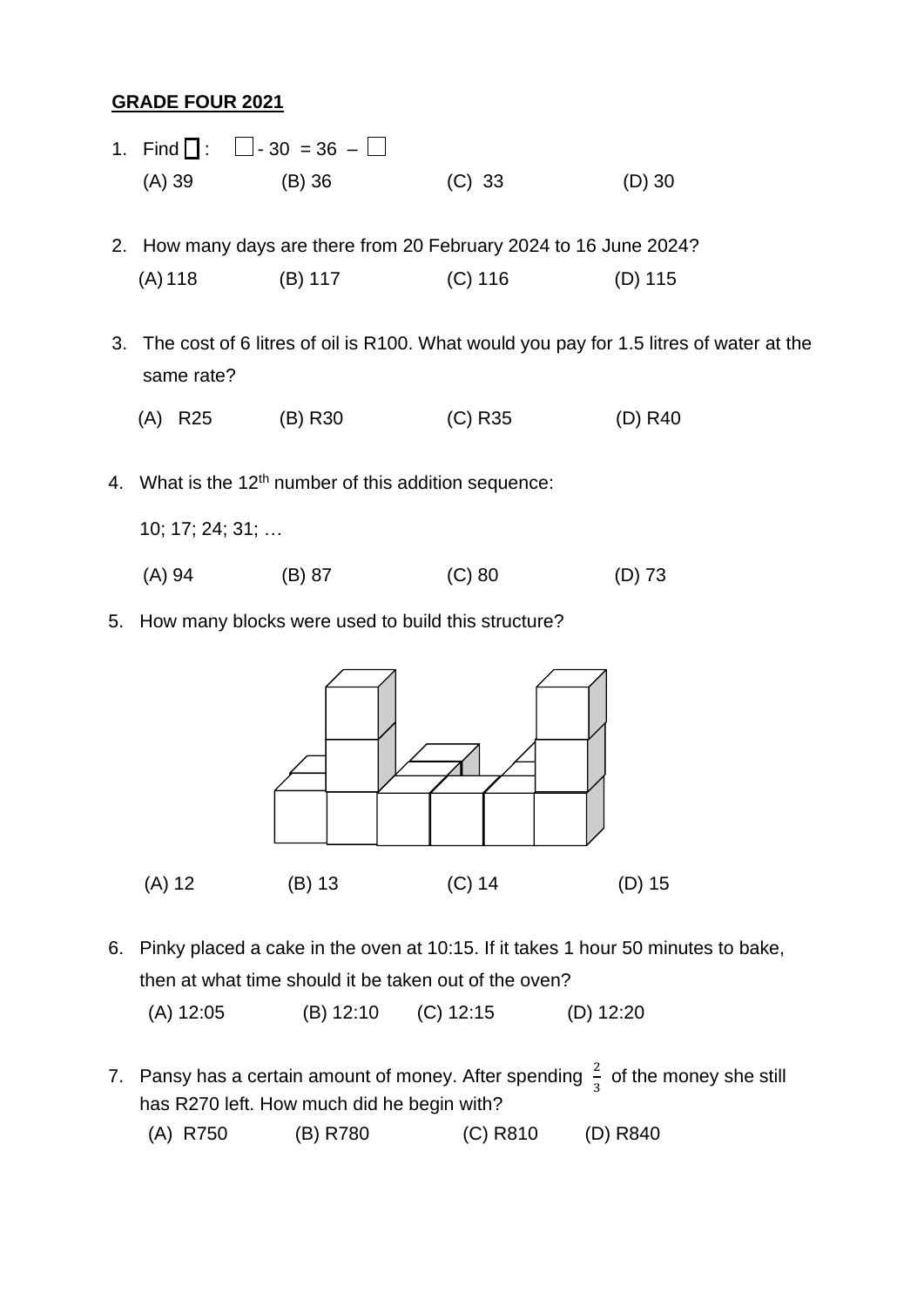- 8. Determine the 3 digit number if:-
	- The ten's digit 1 more than twice the unit's digit
	- The number is divisible by 3

The ten's digit is 1 less than twice the hundred's digit.

(A) 952 (B) 531 (C) 573 (D) 594

- 9. Mandla collected half the amount Brins collected. Cammy collected R200 more than Brins. How much did Mandla collect if all three collected R1700?
	- (A) R500 (B) R400 (C) R300 (D) R200
- 10. In this subtraction certain digits have been replaced by letters. What is the value of  $A + B$ ?

$$
\begin{array}{c}\n 5 \text{ A } 7 \\
\underline{1} \text{ B } \underline{B} \\
\underline{3} \text{ A } \underline{A}\n \end{array}
$$

- (A) 17 (B) 16 (C) 15 (D) 14
- 11. In the game below called "PYRAMATHS' the number on the left is doubled and added to the number on the right to give the number in the box above. Find the number that should replace X.



 Four houses A; B; C and D are on a straight road. The distance from A to D is 600metres. The distance from B to D is 400metres and from A to C is 350metres. What is the distance in metres from B to C? (A) 100 (B) 150 (C) 200 (D) 250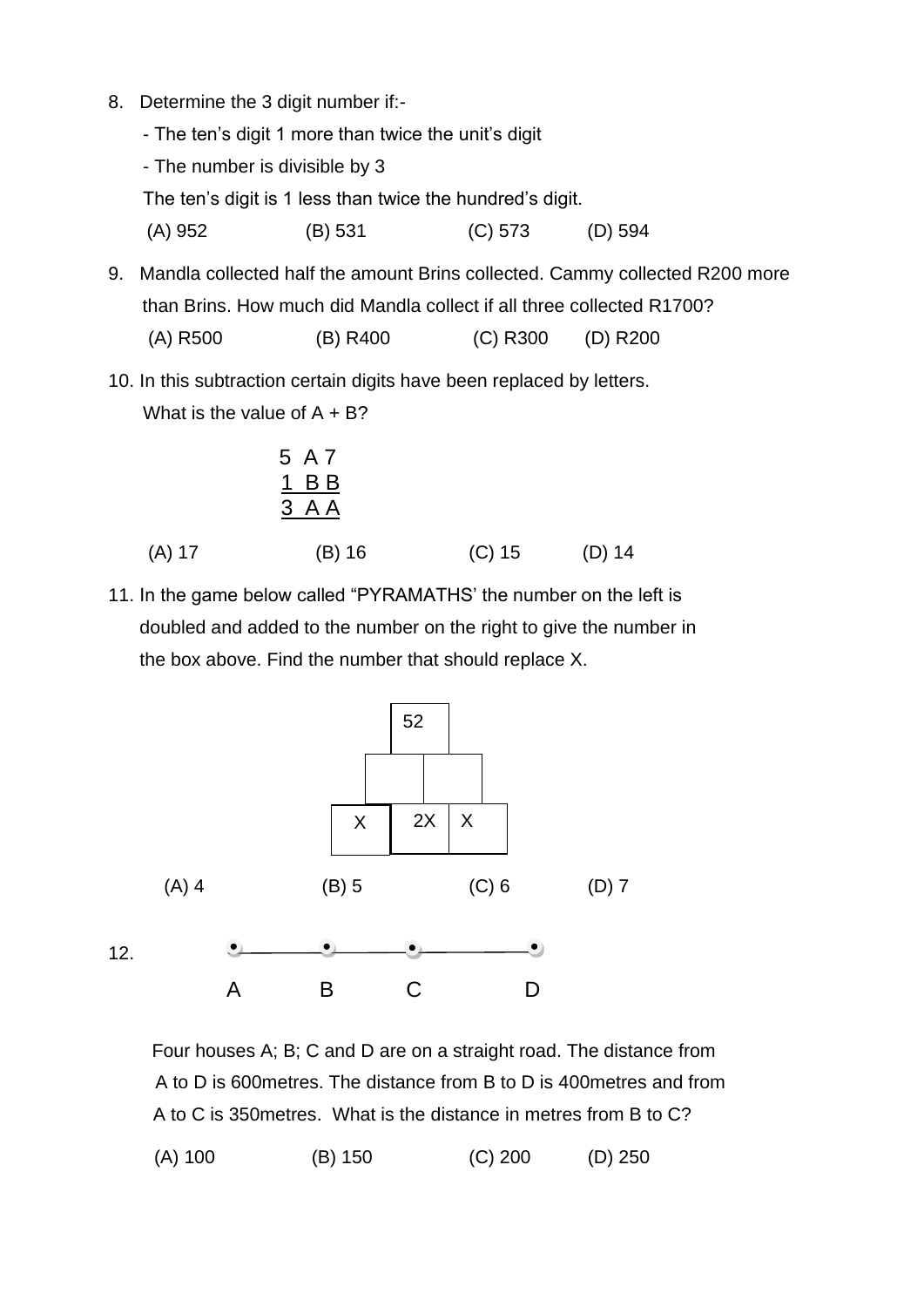

(A) 31 (B) 32 (C) 33 (D) 34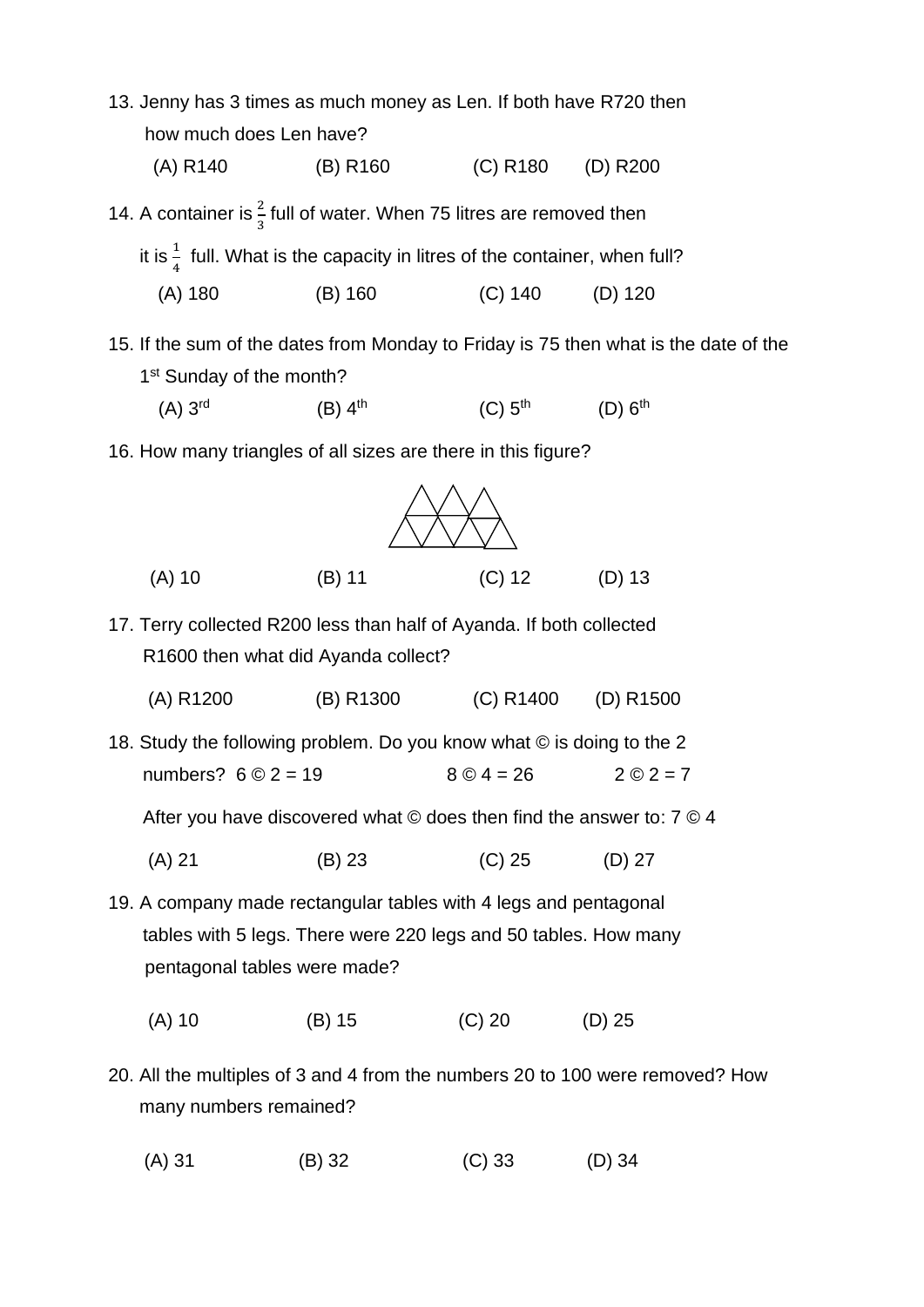

# **SOUTHERN AFRICAN PRIMARY MATHEMATICS OLYMPIAD**

# **FEMSSISA (SAPMO): GRADE FIVE**

### **DATE: (30 – 31 AUGUST; 1-10 SEPTEMBER 2021)**

### **TIME: 90 MINUTES**

### **Instructions:**

- 1. This booklet has 20 multiple choice questions.
- 2. Use the answer sheet provided. Circle the letter corresponding to your answer.
- 3. All working details must be done in the space provided.
- 4. Calculators are not permitted.
- 5. Diagrams are not necessarily drawn to scale.
- 6. The first 15 problems carry one mark each and the next 5 carry 2 marks each.
- 7. You have 90 minutes for the paper which works out to an average of 4,5 minutes per question.
- 8. Read the questions carefully before answering. If learners are experiencing difficulty in respect of the language, then the invigilator can translate into the mother tongue.
- 9. Visit the website: [www.saolympiads.co.za.](http://www.saolympiads.co.za/)

# **ENJOY THE OLYMPIAD!**



 **REGISTRATION NO: 2015/050119/08** 

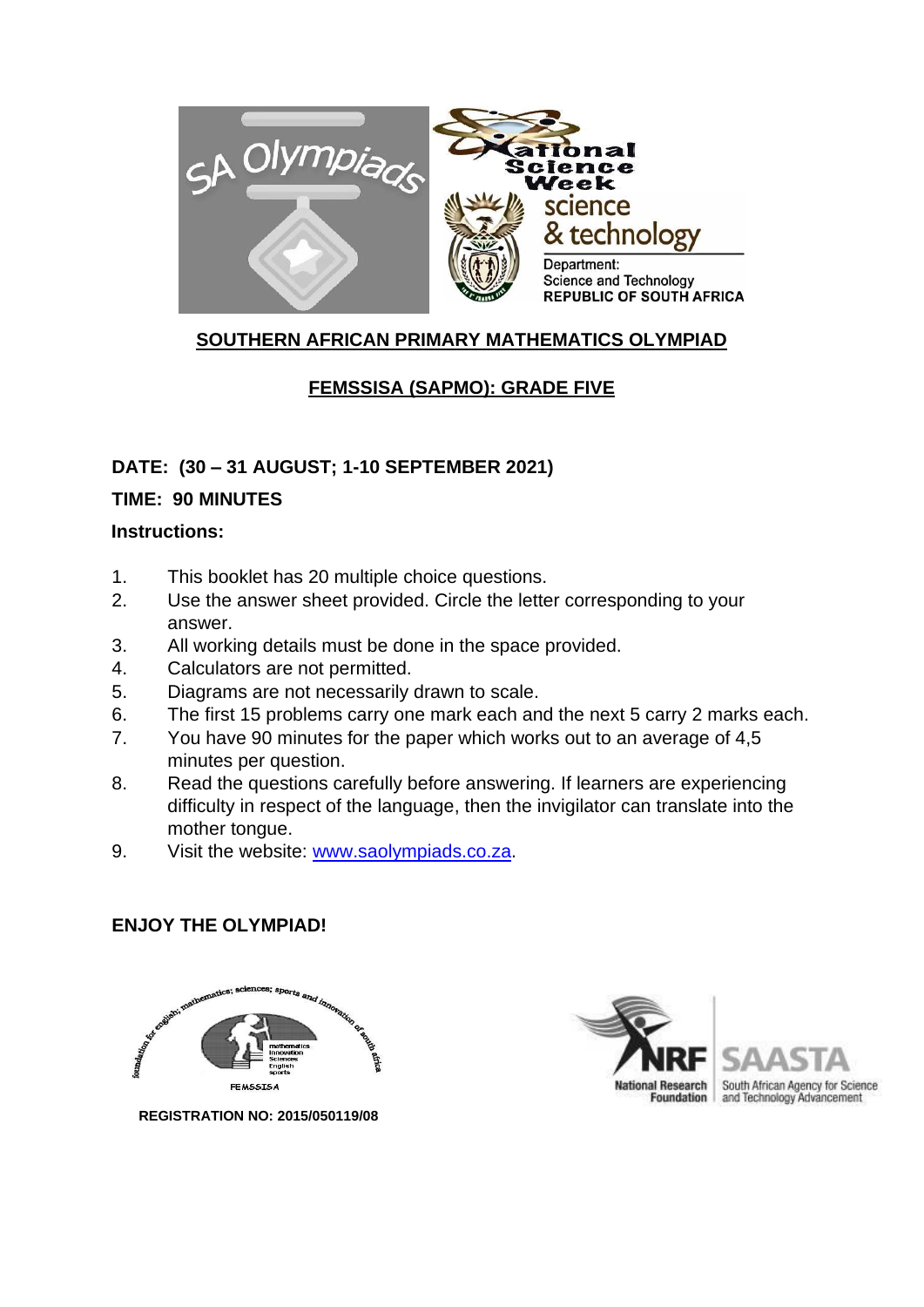#### **GRADE FIVE 2021**

|                                                              | 1. Evaluate: 15 - 5 x 3                                                                      |                                                                                               |           |           |  |  |  |
|--------------------------------------------------------------|----------------------------------------------------------------------------------------------|-----------------------------------------------------------------------------------------------|-----------|-----------|--|--|--|
|                                                              | (A) 30                                                                                       | (B) 20                                                                                        | $(C)$ 0   | $(D)$ 0   |  |  |  |
| 2. Determine $\Box$ : such that: $(24 - \Box) \times 6 = 48$ |                                                                                              |                                                                                               |           |           |  |  |  |
|                                                              | (A) 24                                                                                       | $(B)$ 20                                                                                      | (C) 16    | $(D)$ 12  |  |  |  |
|                                                              | 3. If $15x$ = 34 then $45x$ =                                                                |                                                                                               |           |           |  |  |  |
|                                                              | (A) 102 (B) 105                                                                              |                                                                                               | $(C)$ 108 | $(D)$ 111 |  |  |  |
|                                                              | Tuesday of the month?                                                                        | 4. The sum of the dates from Monday to Sunday is 140. What is the date of the 2 <sup>nd</sup> |           |           |  |  |  |
|                                                              | $(A)$ 10                                                                                     | $(B)$ 11                                                                                      | $(C)$ 12  | $(D)$ 13  |  |  |  |
|                                                              | 5. How many days are there from 20 January 2024 to 20 April 2024?                            |                                                                                               |           |           |  |  |  |
|                                                              | $(A)$ 90                                                                                     | $(B)$ 91                                                                                      | $(C)$ 92  | $(D)$ 93  |  |  |  |
| 6.                                                           | In this subtraction certain digits have been replaced by letters.<br>What is the value of B? |                                                                                               |           |           |  |  |  |

| 6 B 4                   |
|-------------------------|
| B B B<br>$\blacksquare$ |
| 99                      |
|                         |

(A) 4 (B) 5 (C) 6 (D) 7

7. In the game below called "PYRAMATHS' the number right is doubled and added to the number on the left to give the number in the box above it. Find the number that should replace  $X$ .

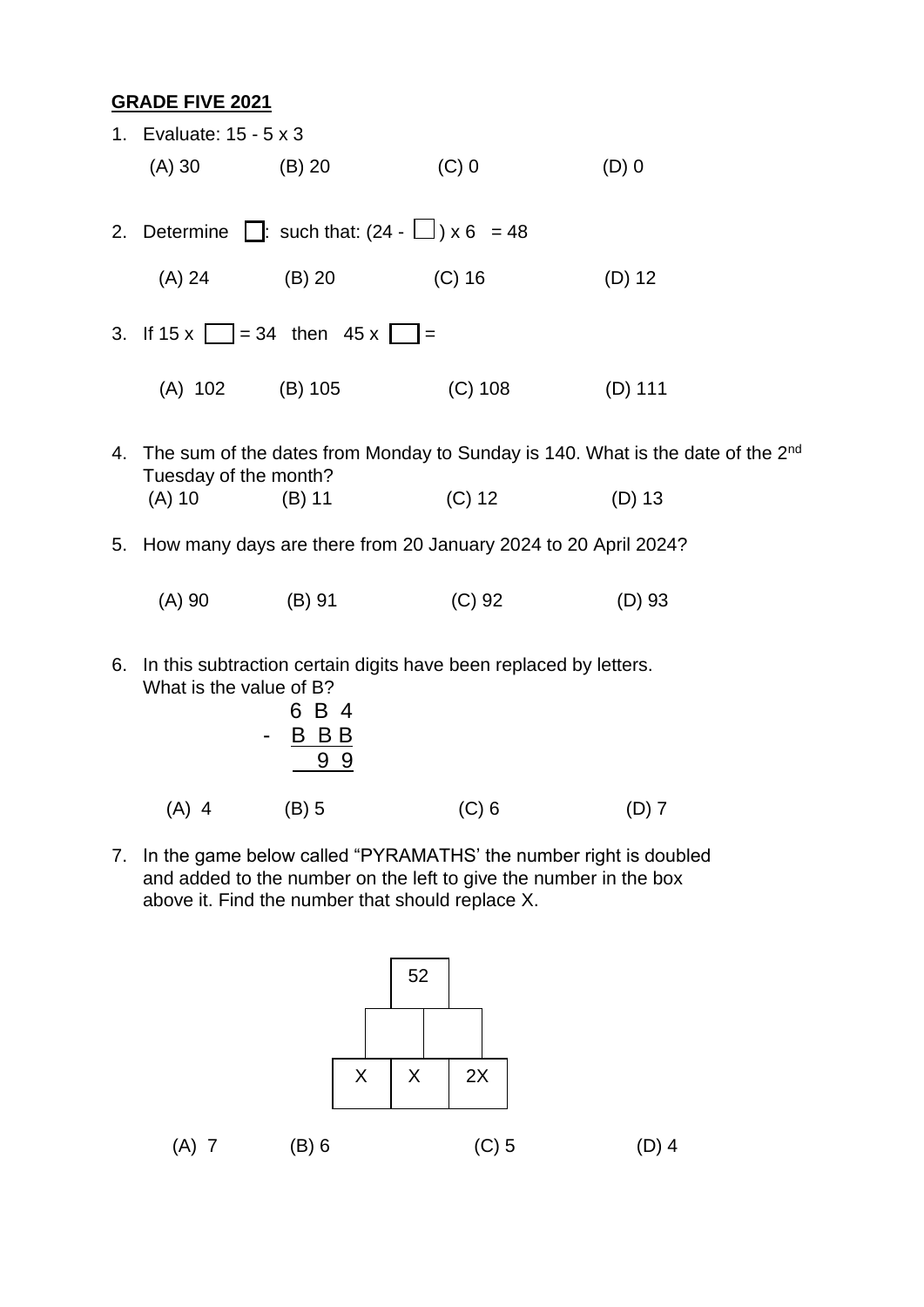| 8.                                                                                  |                                                                                                                                                                                                                                                                                                                                        |                 |                            |           |  |  |  |  |
|-------------------------------------------------------------------------------------|----------------------------------------------------------------------------------------------------------------------------------------------------------------------------------------------------------------------------------------------------------------------------------------------------------------------------------------|-----------------|----------------------------|-----------|--|--|--|--|
|                                                                                     | <b>B</b><br>A<br>Е<br>C<br>Five houses A; B; C; D and E are on a straight road. The<br>distance from A to E is 300m. The distance AB is 40 metres more<br>than the distance BC which is 30 metres less than the distance<br>from C to D. If the distance from C to E is 160 metres then<br>what is the distance in metres from B to C? |                 |                            |           |  |  |  |  |
|                                                                                     | (A) 50                                                                                                                                                                                                                                                                                                                                 | $(B) 60$ (C) 70 |                            | $(D)$ 80  |  |  |  |  |
| 9.                                                                                  | How many 150 ml bottles of fruit juice can be filled from 5000 ml container of<br>juice?                                                                                                                                                                                                                                               |                 |                            |           |  |  |  |  |
|                                                                                     | (A) 30                                                                                                                                                                                                                                                                                                                                 | (B) 31 (C) 32   |                            | $(D)$ 33  |  |  |  |  |
|                                                                                     | 10. If $\frac{3}{4}$ of my money is R900 then how much is $\frac{1}{3}$ money do I have?                                                                                                                                                                                                                                               |                 |                            |           |  |  |  |  |
|                                                                                     | (A) R350                                                                                                                                                                                                                                                                                                                               |                 | (B) R400 (C) R450 (D) R500 |           |  |  |  |  |
|                                                                                     | 11. An equal number of R2 coins and 50 cent coins were obtained from a R200<br>note. How many R2 coins were obtained?<br>$(A)$ 70                                                                                                                                                                                                      | $(B)$ 80        | $(C)$ 90                   | $(D)$ 100 |  |  |  |  |
|                                                                                     | 12. A rectangular garden measures 240 m all round. If the length is 10 m more<br>than its width then, find the width in metres.                                                                                                                                                                                                        |                 |                            |           |  |  |  |  |
|                                                                                     | $(A)$ 55                                                                                                                                                                                                                                                                                                                               | $(B)$ 60        | $(C)$ 65                   | (D) 70    |  |  |  |  |
|                                                                                     | 13. How many 2,25m lengths can you cut from a tape which is 45m in length?                                                                                                                                                                                                                                                             |                 |                            |           |  |  |  |  |
|                                                                                     | $(A)$ 16                                                                                                                                                                                                                                                                                                                               | $(B)$ 20        | $(C)$ 24                   | $(D)$ 28  |  |  |  |  |
| 14. Study the following problem. Do you know what (@) is doing to the 2<br>numbers? |                                                                                                                                                                                                                                                                                                                                        |                 |                            |           |  |  |  |  |
|                                                                                     | $4@3=2$                                                                                                                                                                                                                                                                                                                                | $4@6=4$         | $5@8=6$                    |           |  |  |  |  |
|                                                                                     | After you have discovered what $(\circled{a})$ is doing then find the answer to: (2 $\circled{a}$ 4) $\circled{a}$ 7<br>$(B)$ 8<br>$(C)$ 6<br>$(D)$ 4<br>$(A)$ 10                                                                                                                                                                      |                 |                            |           |  |  |  |  |